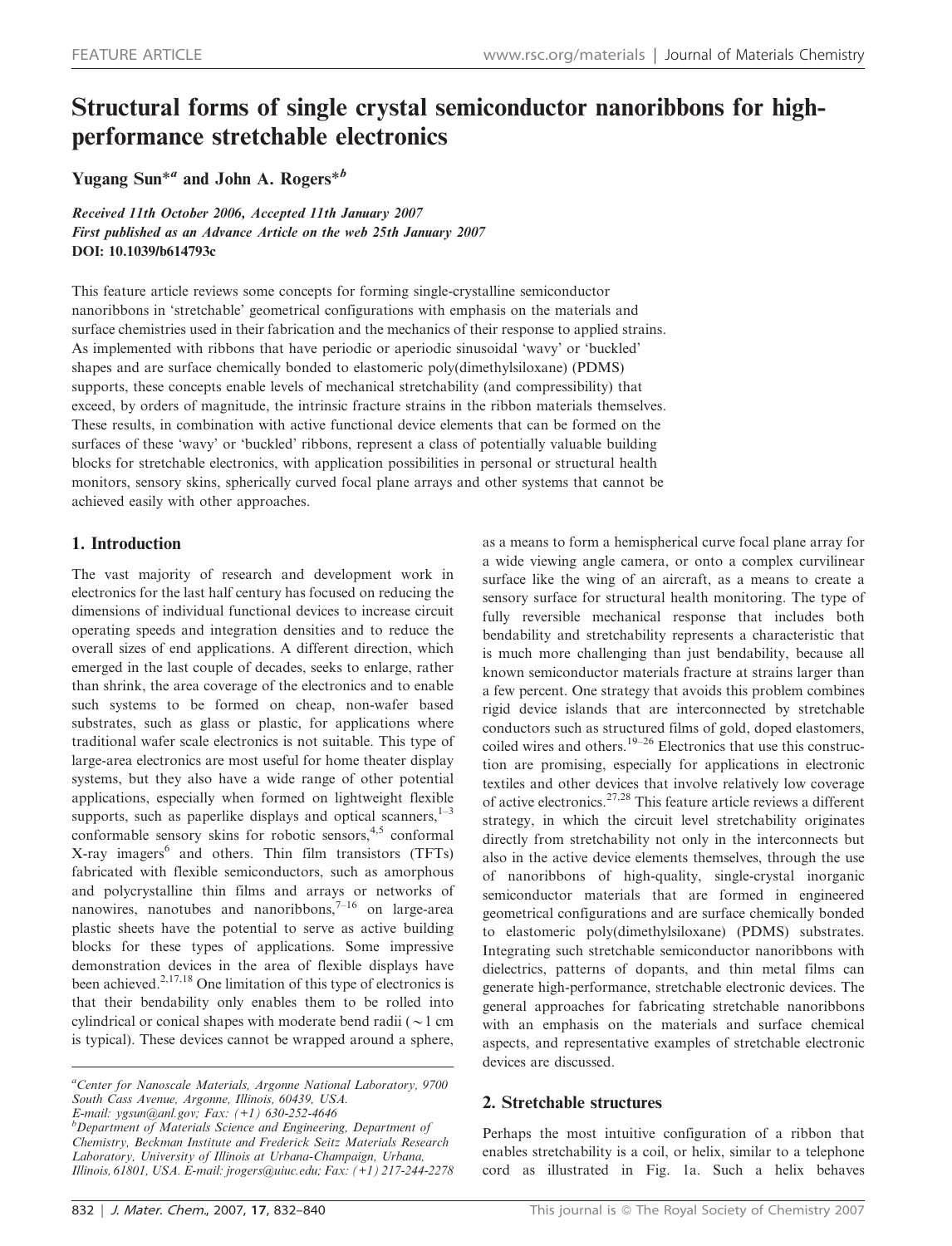

Fig. 1 Semiconductor ribbons with (a) spiral and (b) rippled configurations exhibit mechanical stretchability. (c) Schematic illustration of procedures for fabricating rippled semiconductor nanoribbons on elastomeric PDMS substrates. Wavy and buckled profiles on PDMS surfaces that are functionalized for surface chemical bonding uniformly along the lengths of the ribbons (step i) and selectively along only certain portions of the ribbons (step ii).

mechanically like spring, according to Hooke's law,  $F = k \times$  $\Delta x$ , where F is the force applied to stretch the ribbon along the helix axis (as indicated by the double-arrowed line),  $k$  is a constant determined by the material of the ribbon and the geometric parameters of the helix, and  $\Delta x$  is the change in the length of the helix. Helices of semiconductor nanoribbons can be fabricated by starting with strained multilayered films grown on single-crystal wafers, $2^{9-31}$  lithographically cutting them into ribbon shapes, and then releasing them from their supporting substrates by dissolving the substrates or sacrificial layers underneath the ribbons. Upon release, the strained layers in the ribbons cause them spontaneously to bend upward and roll into tubes<sup>32–37</sup> or helices.<sup>29–31</sup> The thickness, composition, and longitudinal crystalline orientation of the ribbons as well as the shape of the mesa of the etched substrates determine the geometries (tubes versus helices) and physical parameters (e.g., diameter, etc.) of the resulting structures. The strong correlation between the geometry of the helices and properties of materials in the stacks can, in some cases, limit the ability to control the shapes for desired applications. Helices of several kinds of semiconductor materials can also grow through chemical synthetic approaches,  $38-40$  but such structures, in most cases, have modest properties in terms of geometrical uniformity, compositional controllability, etc. compared with the helices fabricated from wafers. Freestanding helices formed using either of these methods can be difficult to integrate into architectures for functional applications due to their fragility and their coiled layouts. A different geometry that also provides stretchability involves rippled structures, similar to those reported for stretchable thin gold films (or stripes) deposited on PDMS stamps,  $19-26,41$  as illustrated in Fig. 1b. The rippled structure acts like an 'accordion bellows'; it stores relatively low energy when the period and amplitudes of the waves are large compared to the thickness of the ribbons. All of these dimensions can be controlled in the fabrication process, as described in the following. As typically fabricated from unstrained, flat ribbons, the tensile/compressive strains reach their maximum values on the surfaces of the ribbons at the peaks and troughs of the waves. Ribbons with this geometry can be surface chemically bonded to an elastomeric substrate that can provide a restoring force for reversible response upon stretching/ compressing. In this case, the substrate, which has a Young's



Yugang Sun received B.S. and Ph.D. degrees in chemistry from the University of Science and Technology of China (USTC) in 1996 and 2001, respectively. From 2001 to 2006, he was a research associate at the University of Washington and University of Illinois at Urbana-Champaign. He is currently an assistant scientist for the Center for Nanoscale Materials in Argonne National Laboratory. His research interests include Yugang Sun John A. Rogers synthesis and characterization

of nanostructures, micro/nanofabrication, nanobiotechnology, and devices for optics and electronics. He has published more than 60 journal papers and a number of book chapters.

John A. Rogers obtained B.A. and B.S. degrees in chemistry and in physics from the University of Texas, Austin, in 1989. From MIT, he received S.M. degrees in physics and in chemistry in 1992 and a Ph.D. degree in physical chemistry in 1995. From 1995 to 1997, Rogers was a Junior Fellow in the Harvard University Society of



Fellows. During this time he also served as a Director for Active Impulse Systems, a company based on his Ph.D. research that he co-founded in 1995 and which was acquired by a large company in 1998. He joined Bell Laboratories as a Member of Technical Staff in the Condensed Matter Physics Research Department in 1997, and served as Director of this department from 2000 to 2002. He is currently Founder Professor of Engineering at University of Illinois at

Urbana/Champaign, with appointments in the Departments of Materials Science and Engineering, Electrical and Computer Engineering, Mechanical Science and Engineering and Chemistry. Rogers' research includes fundamental and applied aspects of nano- and molecular scale fabrication, materials and patterning techniques for large area electronics and unusual photonic systems. He has won many awards for this work, which is published in more than 150 papers and  $\sim 60$  patents, more than half of which are licensed or in active use.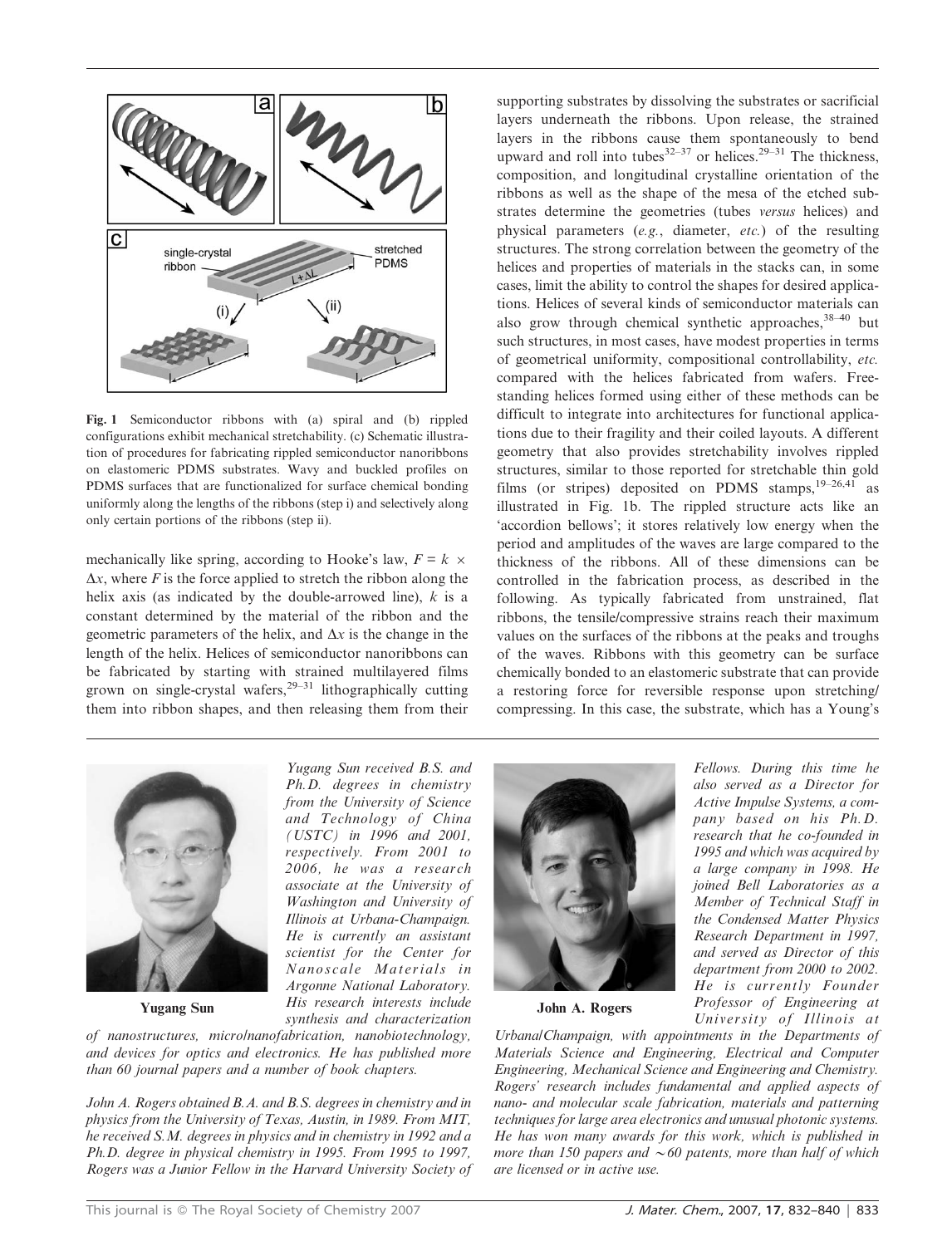modulus (*i.e.*,  $\sim$  2 MPa) that is nearly five orders of magnitude smaller than those of typical single-crystalline semiconductors (e.g., 130 GPa for Si and 85.5 GPa for GaAs), serves both as a support and an element that configures the ribbons into their 'wavy' (and 'buckled') geometries. The control enabled by the fabrication process allows straightforward formation and integration of functional devices with desired levels of stretchability and bendability for envisioned applications. This feature article highlights the approaches for fabricating such types of stretchable semiconductors, their mechanical behaviors and integration into high-performance electronic devices including field effect transistors, diodes and photodetectors.

## 3. Surface chemistry of PDMS and semiconductor nanoribbons

PDMS is composed of polymeric chains constructed with repeating units of  $-(CH_3)_2SiO_2$ . Scheme 1 shows the molecular configuration (top left). The high density of methyl groups  $(-CH_3)$  at the surface leads to the hydrophobicity of the pristine PDMS surface. This property combined with the low Young's modulus and low surface energy enables the formation of conformal contact, through the action of generalized adhesion forces (e.g., van der Waals force in most cases), between a flat piece of PDMS with almost any substrate (the top part of Scheme 1) that has sufficient smoothness. In general, this kind of force is very weak, on the order of hundreds of times lower than a typical chemical bond (e.g., Si–O).<sup>42–44</sup> Oxidizing the PDMS surface by exposure to ozone, for example, produces a surface that can react with a wide range of materials such as ceramics, oxides, etc. to form strong



Scheme 1 Illustration of the surface chemistry of PDMS and reactions occurring at the interfaces between PDMS and semiconductor nanoribbons covered with thin  $SiO<sub>2</sub>$  layers.

chemical bonds, simply upon physical contact at room or slightly elevated temperatures. The enhanced reactivity is attributed to the conversion of the hydrophobic surface to a strongly hydrophilic state due to the formation of surface silanol groups (–Si–OH), generated from the oxidation of  $-CH_3$  on the surface of PDMS.<sup>45,46</sup> Oxygen plasma and ultraviolet (UV) light exposure represent the most explored approaches to oxidize PDMS due to the efficiency with which they generate highly active oxygen species, such as  $O_2^+, O_2^-, O_2^$ for oxygen plasma<sup>47</sup> and  $O_3$  for UV exposure.<sup>45,48</sup> These oxygen species can attack the Si atoms (as indicated by the blue arrow) in the surface chains to remove the methyl groups, resulting in the formation of polar silanol groups. The precise mechanisms associated with these oxidation reactions are not clearly understood, but the results of surface analysis obtained by X-ray photoluminescence spectroscopy (XPS), attenuated total reflection infrared (ATR-IR) spectroscopy and static secondary ion mass spectroscopy (SSIMS) confirm the consumption of  $-CH_3$  and the formation of  $-Si-OH$  during oxidation.45,46 The left part (gray background) of Scheme 1 lists the possible surface groups on the oxidized PDMS. Prolonged oxidization, achieved through high concentration of oxygen species and/or long oxidation times, can reduce the reactivity of the surface due to the formation of stable  $SiO<sub>2</sub>$ network-like structures along with a decrease of density of silanol groups and an increase in the modulus of the near surface layer in a manner that can frustrate conformal contact. In the following procedures, the oxidation is accomplished through relatively short time exposures of bulk pieces of PDMS to UV induced ozone (UVO), due to the simplicity of the processing equipment and the ease with which the oxidation conditions can be controlled.

Surface chemical contact bonding is critically important for the fabrication of stretchable semiconductor nanoribbons, as described below. Although oxidized PDMS (with high density of silanol groups) can form bonds with various surfaces,  $46$  we selected  $SiO<sub>2</sub>$  as the bonding layer on the ribbons because of its electrically insulating character and the very strong bonding that exhibits to PDMS upon contact even at room temperature. For this purpose, a thin layer of  $SiO<sub>2</sub>$  is either deposited or grown on the surfaces of the as-fabricated ribbons. Water in the ambient atmosphere might be able to diffuse into the  $SiO<sub>2</sub>$ to interact with the lattice vacancies on its surface to form silanol groups (as shown in the right part of Scheme 1). $49,50$ When oxidized PDMS contacts such a  $SiO<sub>2</sub>$  layer, strong covalent chemical bonds, i.e., siloxane bonds (–Si–O–Si–), form between the PDMS stamp and the  $SiO<sub>2</sub>$  through condensation reactions (as indicated in the red box) at room temperature or as accelerated during baking at elevated temperatures (e.g. 50–100 °C).<sup>45</sup> These chemical bonds are strong enough that attempts to remove ribbons from the PDMS result in cohesive mechanical failure in the PDMS rather than adhesive failure at the ribbon/PDMS interface. Without the oxidation steps, ribbons bond to the PDMS only through weak van der Waals interactions, and can be reversibly attached or detached. This ability to modulate the adhesion, through lithographic patterning of the PDMS surface chemistry, provides the basis for fabricating a wide range of rippled structures in the nanoribbons.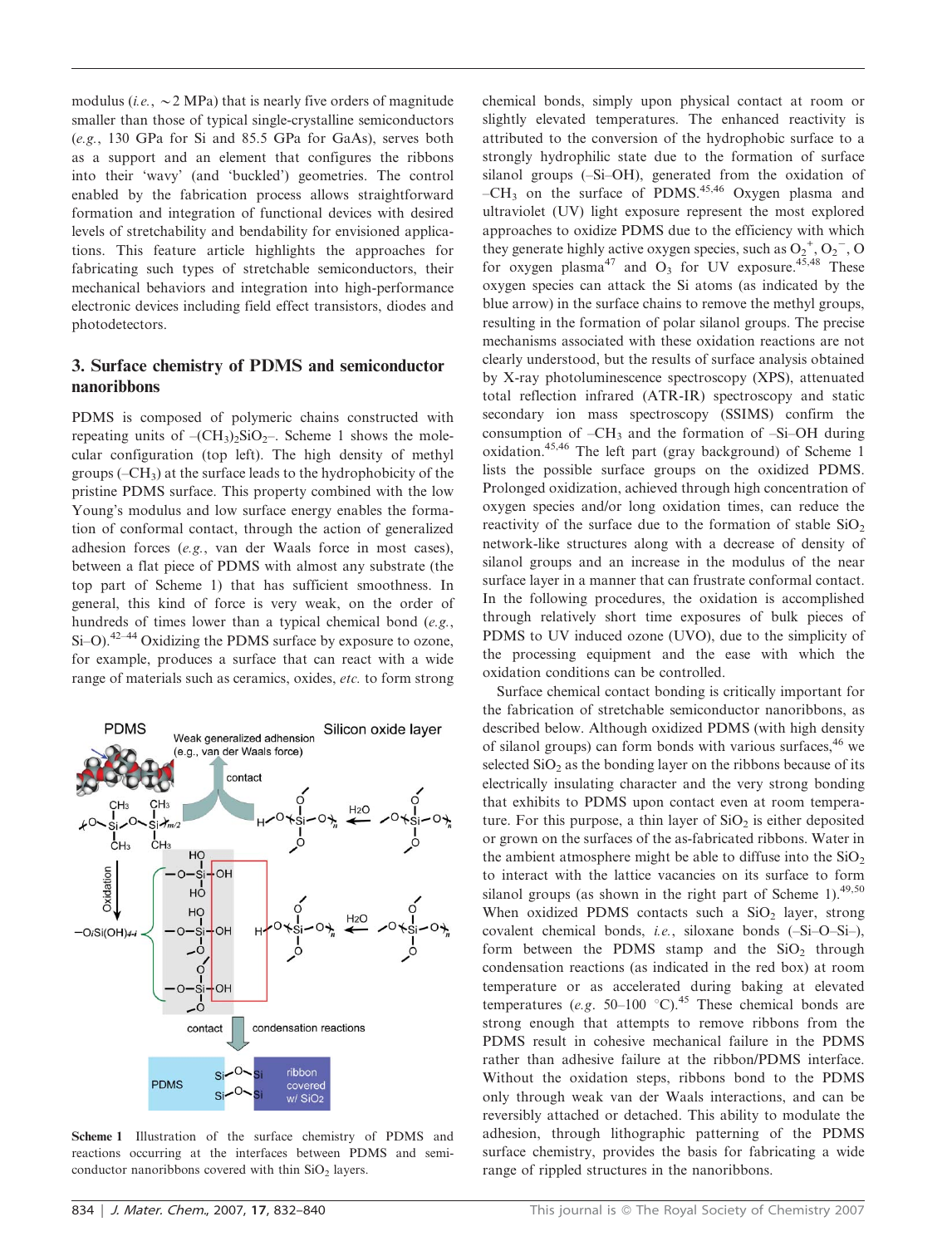#### 4. Wavy nanoribbons

Fig. 1c depicts two strategies for preparing semiconductor nanoribbons with different geometries on PDMS substrates. The first step in both cases involves fabricating semiconductor nanoribbons from a source wafer (referred to as mother wafer) by patterning and chemical etching using 'top-down' approaches, according to procedures described elsewhere.<sup>51–56</sup> The anchors at the ends of the ribbons keep them attached to the mother wafer even after they have been completely undercut etched along their lengths. This procedure allows the ribbons to retain the order defined by the lithographic methods used in their fabrication. These steps can be adapted for a wide range of material classes, although most of our work on stretchable ribbons focuses on Si and GaAs structures fabricated from silicon-on-insulator (SOI) wafers and GaAs/AlAs/GaAs wafers, respectively.<sup>57–59</sup> In the case of GaAs, electron-beam evaporation of  $SiO<sub>2</sub>$  forms the thin film adhesive coating. The native oxide layers play the same role in the case of Si. In the next step, laminating a pre-stretched PDMS substrate (e.g., from a length of L to  $L + \Delta L$ , resulting in a prestrain of  $\varepsilon_{pre}$  =  $\Delta L/L$ , the top frame of Fig. 1c) with an oxidized surface onto the ribbons leads to the formation of conformal contact between the ribbons and PDMS. In the cases shown here, the ribbons lie along the direction of prestrain. Van der Waals and/or surface chemical bonding between the ribbons and PDMS are sufficiently strong that peeling the PDMS from the mother wafer transfers all the ribbons to the surface of the PDMS.<sup>51,56</sup> Relaxing the pre-stretched PDMS transforms the ribbons into rippled geometries with layouts that are determined by the level of prestrain, the mechanical properties of the PDMS and the ribbons, the widths, lengths and thicknesses of the ribbons, and the type and pattern of bonding sites on the PDMS.

As a simple example, PDMS substrates that bond strongly along the entire lengths of the ribbons lead to highly sinusoidal, wavy structures (step i, Fig. 1c). $57,58$  Fig. 2 shows examples of such structures formed with GaAs ribbons (thickness of  $270 \text{ nm}$  and width of  $100 \text{ µm}$ ) covered with a  $2 \text{ nm Ti}/28 \text{ nm SiO}_2$  bilayer. Frames a, b, and c of Fig. 2 show images collected with an optical microscope, scanning electron microscope (SEM) and atomic force microscope (AFM), respectively, from the same sample, i.e., wavy GaAs ribbons formed with prestrain of  $\sim$  1.9% (created by thermal expansion of the PDMS at 90  $^{\circ}$ C). The images clearly show the formation of periodic, wavy structures in the GaAs ribbons. The inset of Fig. 2a presents a diffraction pattern formed by passing a laser beam oriented perpendicular to the surface of PDMS through the wavy ribbons; the regular pattern of diffracted spots confirms the periodic nature of these structures. Linecuts (Fig. 2d) through the AFM images (Fig. 2c) provide a quantitative measure of the geometries. The contour (blue curve) parallel to the longitudinal direction  $(i.e.,$  as indicated by the double arrowed line) of the ribbon clearly shows a periodic, wavy profile, consistent with a computed fit to a sine wave (dashed line of Fig. 2d). The wavy geometry is quantitatively consistent with an approximate nonlinear analysis of the rippled geometry in a uniform, thin, high-modulus layer on a semi-infinite low-modulus support. $41,60$  The dependence of the vertical displacement



Fig. 2 Characterization of wavy GaAs nanoribbons with thicknesses of 270 nm and widths of 100 µm and coated with a bilayer of 2 nm  $Ti/28$  nm  $SiO<sub>2</sub>$ . (a) Optical microscope, (b) SEM and (c) AFM images of wavy ribbons formed on a PDMS substrate pre-stretched by 1.9%. (d) Line cut (solid, blue) from the AFM image (c) along an individual ribbon, showing the periodic, sinusoidal profile, consistent with the calculated result (dotted black line). (e) Optical micrographs of wavy GaAs ribbons formed with a prestrain of 7.8% recorded at different applied strains. The blue bars on the left and right highlight certain peaks in the structure; the variation in the distance between these bars indicates the dependence of the wavelength on applied strain. (f) Change in wavelength as a function of applied strain for the wavy GaAs ribbons shown in (e), plotted in black; similar data for a system of sample (e) embedded in PDMS, plotted in red.

 $(y_{\text{wav}})$  of each wave on the position  $(x)$  in the plane of the PDMS surface follows:

$$
y_{\text{way}} = A_{\text{way},0} \sin\left(\frac{2\pi}{\lambda_{\text{way},0}} x\right)
$$
  
with  $\lambda_{\text{way},0} = \frac{\pi h}{\sqrt{\varepsilon_{\text{c}}}}, A_{\text{way},0} = h \sqrt{\frac{\varepsilon_{\text{pre}}}{\varepsilon_{\text{c}}}} - 1$  (1)

where  $\varepsilon_c = 0.52 \left[ \frac{E_{\text{PDMS}} \left( 1 - v_{\text{ribbon}}^2 \right)}{E_{\text{PDMS}} \left( 1 - v_{\text{ribbon}}^2 \right)} \right]$  $\left[ \frac{E_{\rm PDMS} \left( 1 - v_{\rm ribbon}^2 \right)}{E_{\rm ribbon} \left( 1 - v_{\rm PDMS}^2 \right)} \right]^{2/3}$ is the critical strain for

buckling,  $\varepsilon_{\text{pre}}$  is prestrain,  $\lambda_{\text{wavy,0}}$  and  $A_{\text{wavy,0}}$  are the wavelength and amplitude of the resulting waves, respectively. The Poisson ratio is  $v$ , the Young's modulus is  $E$ , and the subscripts refer to properties of the ribbons or PDMS. h represents the thickness of the ribbons. As indicated in eqn (1), the wavelength and amplitude of the waves are proportional to the thickness of ribbons when the prestrain is constant. The peak-to-peak amplitude and wavelength associated with this function are 2.56 and 35.0 µm, respectively, for the sample shown in Fig. 2a–c. The strains determined from the ratio of the horizontal distances between the adjacent two peaks on the stamp  $(i.e.,$  the wavelength) to the contour lengths between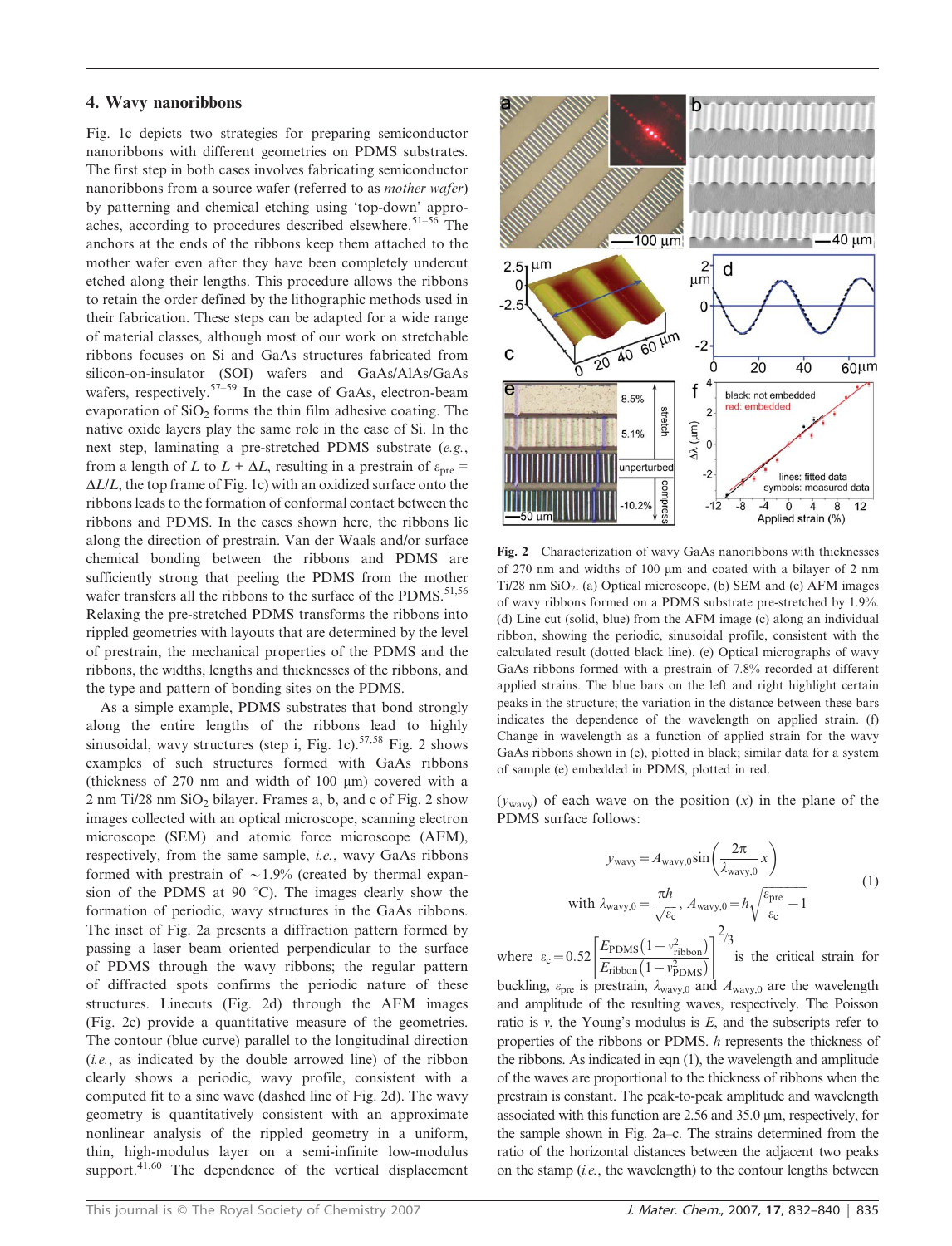these two points  $(i.e.,$  the surface distances measured by AFM) are referred to as ribbon strains. The values for the sample shown in Fig. 2a–c are  $\sim$  1.3%, which is smaller than the prestrain (1.9%) for pre-stretching the PDMS. This difference might originate from two possibilities:  $i$ ) low modulus of PDMS and  $ii$ ) island effects related to the length of GaAs ribbons being shorter than the length of PDMS substrate.61 The tensile strains at the surfaces of the ribbons in the regions of the peaks in the waves (referred to peak strains) are approximately given by the bending strains in those locations:  $\varepsilon_{\text{way}}^{\text{peak}} = \frac{2\pi^2 A_{\text{way},0}h}{\lambda^2}$  $\lambda_{\text{way,0}}^2$ The peak strains in the ribbons of Fig. 2a–c are  $\sim 0.62\%$ , consistent with bending strains inferred from the curvatures determined by AFM. The peak strain is more than a factor of 2 smaller than the ribbon strain  $(i.e.,$ 1.3%). This mechanical advantage provides stretchability in the GaAs ribbons, with physics similar to that in wavy nanoribbons of other materials, e.g., Si.57 The prestrain can be increased up to  $\sim$ 15% to generate wavy structures with peak strains that remain lower than the yield point ( $\sim$ 2%) for GaAs. The second bottom frame of Fig. 2e shows an image of a wavy GaAs ribbon formed with a prestrain of  $\sim 7.8\%$ .

The dynamic response of the wavy structures to tensile and compressive strains applied to the elastomeric substrate is critical for stretchable electronic devices. The stretchability and compressibility of wavy ribbons are determined by the change in the length of the substrate (which is referred to applied strain,  $\varepsilon_{\text{applied}}$ ) parallel to the longitudinal dimension of the ribbons. The wavelengths ( $\lambda_{\rm wavy}$ ) and amplitudes ( $A_{\rm wavy}$ ) of the wavy ribbons vary with applied strains in a manner that is in full agreement with rigorous finite element modeling of the system. In particular, these parameters change with applied strain according to the following approximate relations:

$$
\lambda_{\text{way}} = \lambda_{\text{way},0} \left( 1 + \varepsilon_{\text{applied}} \right)
$$
  

$$
A_{\text{wayy}} = \sqrt{A_{\text{way},0}^2 - h^2 \frac{\varepsilon_{\text{applied}}}{\varepsilon_{\text{c}}}} = h \sqrt{\frac{\varepsilon_{\text{pre}} - \varepsilon_{\text{applied}}}{\varepsilon_{\text{c}}}} - 1
$$
 (2)

where  $\varepsilon_{\text{applied}}$  is positive for stretching and negative for compressing. Fig. 2e shows a series of photographs of a wavy GaAs ribbon under different applied strains. The measured linear dependence of wavelength change on the applied strains appears in Fig. 2f (black symbols). In practical applications, encapsulating the ribbons (and devices built with them) in a way that maintains their stretchability can be beneficial. A simple approach is to cast and cure PDMS pre-polymers on samples such as the one shown in Fig. 2e to embed the wavy ribbons in a homogeneous, electrically inert PDMS matrix. The resulting encapsulated systems exhibit similar mechanical behavior to the unembedded ones, *i.e.*, stretching increases wavelength and compressing decreases wavelength (the red lines and symbols in Fig. 2f). Experimental results indicate that wavy ribbons generated with a prestrain of  $\sim 7.8\%$  can be stretched or compressed to strains of up to  $\sim 10\%$  without inducing any observable fractures in the GaAs.

### 5. Buckled nanoribbons

On pre-stretched PDMS substrates where the surface is oxidized only in selected areas, the semiconductor ribbons form buckled structures that involve complete separations of the ribbons from the PDMS in the unoxidized regions (step ii, Fig. 1c). As an example, consider a PDMS substrate prestretched by  $60\%$  and patterned with a UVO mask, $45,59$  to define parallel, surface activated (oxidized) narrow stripes (widths,  $W_{\text{act}}$ , of 10  $\mu$ m) separated by wide, unactivated regions (widths,  $W_{\text{in}}$ , of 400  $\mu$ m) of pristine surface. Contacting such a PDMS substrate with preformed ribbons on the mother wafer, as before, removing the substrate and then relaxing its prestrain leads to large buckled structures forming in the ribbons, the geometries of which are controlled by strong surface chemical bonding at the activated sites and weak bonding in the other regions (inset of Fig. 3a). Fig. 3a shows an SEM image of buckled GaAs ribbons (with thickness and width of 270 nm and 100 µm, respectively, and covered with a 30 nm thick layer of  $SiO<sub>2</sub>$ ) formed on such a PDMS substrate. The image reveals uniform, periodic buckles with common geometries and spatially coherent phases for all ribbons in the array. The anchoring points are well registered on the stamp to the adhesion sites defined by the UVO mask. The width of the adhesion sites is  $\sim$ 10 µm, consistent with  $W_{\text{act}}$ . The bottom frame of Fig. 3b presents a side-view optical photograph clearly showing the separation of GaAs ribbon from the PDMS in the buckled regions. The vertical displacements associated with these buckles (measured relative to the flat surface of the PDMS stamp) can be written as

$$
y = \frac{1}{2} A_{\text{bucket},0} \left( 1 + \cos \frac{\pi}{L_0^1} x \right) \tag{3}
$$

where  $A_{\text{bucket},0} = \frac{4}{\pi}$ ffiffiffiffiffiffiffiffiffiffiffiffiffiffiffiffiffiffiffiffiffiffiffiffiffiffiffiffiffiffiffiffiffiffiffiffiffiffiffiffiffiffiffiffiffi  $L_0^1 L_0^2 \bigg( \varepsilon_{\rm pre} - \frac{h^2 \pi^2}{12 L_0^1 L_0^1}$  $\frac{W_{\text{in}}}{2 \times (1 + \varepsilon_{\text{pre}})}$ ,  $L_0^2 = L_0^1 + \frac{W_{\text{act}}}{2}$ . The profiles calculated according  $\sqrt{h^2 \pi^2}$ , and  $L_0^1 =$ to eqn (3), plotted as dotted red lines, agree well with observations in GaAs ribbons (Fig. 3b). The buckle width  $(L_{\text{bucket},0})$  of the initial buckles is  $2L_0^1$  and the periodicity is  $2L_0^2$ . Because  $\frac{h^2 \pi^2}{12L_0^1 L_0^1}$ is much smaller than  $\varepsilon_{\text{pre}}$  (i.e.,  $>10\%$  in most cases) for  $h < 1$  µm, the amplitude can be simplified as  $\frac{4}{\pi} \sqrt{L_0^1 L_0^2 \epsilon_{\text{pre}}}$ , which is independent of the properties of ribbons (e.g., thickness, chemical composition, Young's modulus, etc.). Therefore, the geometries of buckles are mainly determined by the layout of UVO masks and the prestrains in PDMS substrates. This conclusion suggests a general applicability of this approach and controllability over the parameters of buckles by tuning the fabrication processes. The maximum tensile strain (i.e., peak strain) in the buckled ribbons is, approximately,  $\varepsilon_{\text{bucket}}^{\text{peak}} = \frac{h}{4} A_{\text{bucket},0} \left( \frac{\pi}{L_0} \right)$  $L^1_0$  $\sqrt{\pi}$   $\sqrt{2}$ . The peak strain for this sample is only 0.61%, which is  $\sim$  100 times smaller than the  $\varepsilon_{\text{pre}}$ . This mechanical advantage is significantly larger than that possible with the wavy geometry described in the previous section. The width of the buckles can be tuned by controlling the

prestrains and/or the value of  $W_{\text{in}}^{59}$ . For high levels of stretchability, it is beneficial for  $\varepsilon_{pre}$  to be as high as possible with appropriately selected values of  $W_{\text{in}}$  and  $W_{\text{act}}$ . Fig. 3b shows a series of side-view photographs of buckled GaAs ribbons, all with  $\varepsilon_{pre} = 60\%$  and  $W_{act} = 10 \mu m$ , but with different  $W_{\text{in}}$ . The profiles agree well with analytical solutions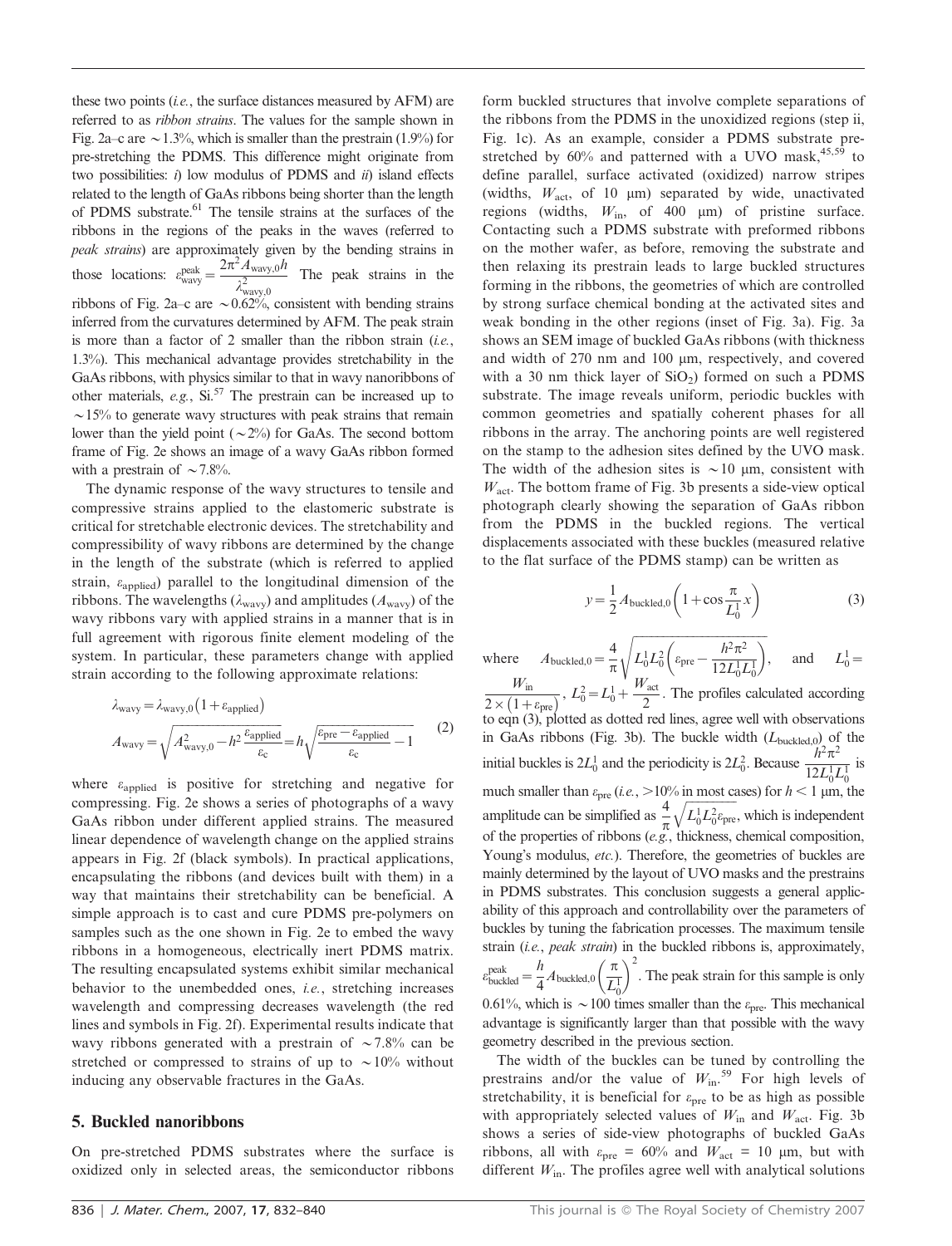

Fig. 3 Characterization of buckled GaAs ribbons with thicknesses of  $270$  nm and widths of  $100 \mu m$  and covered with a  $30 \mu m$  thick layer of  $SiO<sub>2</sub>$ . (a) SEM image of a sample formed on a PDMS substrate that was pre-stretched by 60% and patterned with  $W_{\text{act}} = 10 \mu \text{m}$  and  $W_{\text{in}} =$ 400 mm. The image was recorded by tilting the sample at an angle of 38°. (b) Buckled structures formed on PDMS substrates pre-stretched to 60% with  $W_{\text{act}} = 10 \,\mu\text{m}$  and different  $W_{\text{in}}$ : 100, 200, 300, and 400  $\mu\text{m}$ (from top to bottom). (c) Optical micrographs of a single buckled ribbon (embedded in PDMS matrix) stretched to different levels of tensile strain. Cracking failure, highlighted by the circle, occurs near 53%. The buckles in the ribbon were formed with prestrain of 60% and  $W_{\text{act}} = 10 \text{ µm}, W_{\text{in}} = 400 \text{ µm}.$  The red line indicates the same position on this ribbon.

to the mechanics (dashed red lines) except for the sample formed with  $W_{\text{in}} = 100 \mu \text{m}$ . The cracking failures in the ribbons that occur when  $W_{\text{in}} = 100 \mu \text{m}$  (and smaller) results from tensile strains ( $\sim$  2.5% in this case) that exceed the yield point of the GaAs ( $\sim$ 2%). Therefore, it is important to pattern PDMS stamps with  $W_{\text{in}} \gg W_{\text{act}}$ . The parameters extracted from observations and calculations are consistent, as indicated in Fig. 3b. An important feature of this approach is that the lithographically defined adhesion sites can have any geometries, in particular those that are more complex than the simple grating patterns associated with the structures in Fig. 3. Typical examples include arrays of ribbons where buckles with different widths and amplitudes form in individual ribbons, and those where buckles form with different phases for different ribbons.<sup>59</sup>

The dynamic response of the buckled ribbons to stretching and compressing is mainly accommodated by changes in the shapes of the buckles. Under stretching or compressing, widths  $(L_{\text{buckled}})$  and heights  $(A_{\text{buckled}})$  vary with applied strains according to:

$$
L_{\text{bucket}} = 2L_{\text{bucket}}^1
$$
  
and  

$$
A_{\text{bucket}} = (4)
$$

$$
\frac{4}{\pi} \sqrt{L_{\textrm{bucket}}^1 L_{\textrm{bucket}}^2 \left( \epsilon_{\textrm{pre}} - \epsilon_{\textrm{applied}} - \frac{h^2 \pi^2}{12 L_{\textrm{bucket}}^1 L_{\textrm{bucket}}^1} \right)}
$$

where  $L_{\text{bucket}}^1 = \frac{W_{\text{in}}}{2 \times (1 + \varepsilon_{\text{pre}} - \varepsilon_{\text{applied}})}$  and  $L_{\text{bucket}}^2 = L_{\text{bucket}}^1 +$  $\frac{W_{\text{act}}}{2}$ . As predicted from eqn (4), upon stretching, the heights of buckles decrease and the widths increase; in contrast, the heights of buckles increase and the widths decrease during compression. Buckled ribbons can be stretched to a level of strain that approaches  $\varepsilon_{\text{pre}}$ , which can be as high as 100%. Similar to the wavy ribbons, the buckled systems can also be embedded in PDMS without significant effect on their stretchability. Fig. 3c shows a series of optical images of a buckled GaAs ribbon embedded in PDMS when stretched to different strains. Here, the initial buckles involved a prestrain of 60% with a PDMS substrate patterned with  $W_{\text{in}} = 400 \ \mu \text{m}$  and  $W_{\text{act}} = 10 \ \mu \text{m}$ . As shown in the images, the ribbon can be stretched up to  $\sim$  51.4% without failure. In addition, the buckled ribbons in this case can also be compressed as high as  $\sim 18.7\%$  without breaking. These data show clearly the high levels of stretchability and compressibility that can be achieved from buckled semiconductor ribbons by optimizing the fabrication processes.

## 6. Stretchable electronics

In addition to active semiconductors, other materials (e.g., metal layers for electrodes, dielectric layers, etc.) for functional devices can be integrated with nanoribbons similar to those described in the previous sections, before or after transfer to PDMS. For example, stretchable metal-oxide-semiconductor field-effect transistors (MOSFETs) (with geometry sketched in Fig. 4a) made of wavy Si ribbons (thickness of 2.5  $\mu$ m and width of 50 µm) can be fabricated using approaches described in section 4, where the device fabrication is performed on the mother wafer prior to transfer onto PDMS.<sup>57</sup> The resulting devices exhibit wavy morphologies as shown in the middle frame of Fig. 4b (MOSFET). This figure also shows images of the device under different levels of applied strain. The device does not show significant changes  $(<20\%$  for saturation current) in electrical properties (Fig. 4c) even when it is stretched and compressed up to 9.9%, and it works well even after hundreds of cycles of compressing/stretching. This kind of stretchable transistor exhibits high carrier mobilities, *i.e.*,  $\sim$  100 cm<sup>2</sup> V<sup>-1</sup> s<sup>-1</sup>. In addition, p-n diodes can also be fabricated by doping the Si ribbons with boron and phosphorus before their formation and transfer to PDMS. The diodes could be used as photodetectors (at reverse-biased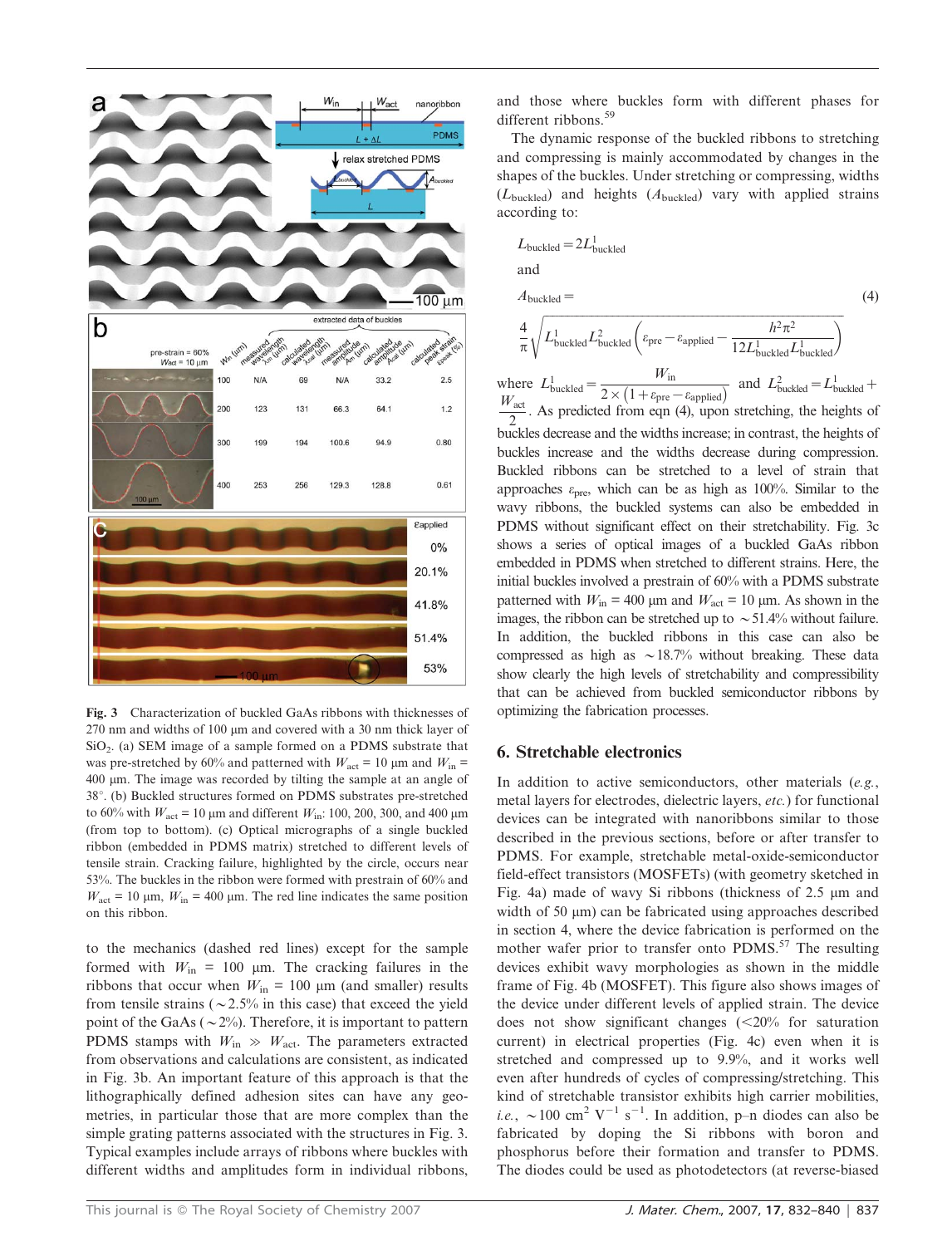

Fig. 4 (a) Geometry, (b) optical images and (c) electrical characteristics of a stretchable Si ribbon MOSFET on a PDMS substrate stretched at different levels. The golden and bluish-gray regions in the ribbon correspond to gate (G, formed with 2 nm Cr/25 nm Au bilayer) and source (S)/drain (D) (formed with 25 nm Cr layers) regions, respectively. The oxide layer  $(SiO<sub>2</sub>)$  was thermally grown on the ribbon. Gate length of the transistor was  $500 \mu m$ . The transistor was fabricated through the so-called self-alignment process. (d) Electrical properties of a stretchable GaAs-ribbon MSM photodetector recorded under illumination of an infrared light source (wavelength of 850 nm) and with different stretching strains. The inset is the equivalent circuit of the photodetector. The electrodes are made of a 30 nm thick Au layer. GaAs ribbons used in the photodetectors have thickness of  $270$  nm and width of  $100 \mu m$ , and a surface covered with a  $30 \mu m$  thick  $SiO<sub>2</sub>$  layer. The buckled geometry formed in the ribbons is similar to that shown in Fig. 3a. The part of the buckled ribbon between two electrodes is embedded in the PDMS matrix. Frames a, b and c provided courtesy of D.-Y. Khang.

state) or as photovoltaic devices, in addition to their use as normal rectifying devices.

Semiconductor ribbons with large buckled geometries (shown in Fig. 3) can also be used to fabricate stretchable electronics. Fig. 4d shows, for example, the electrical characteristics of a stretchable metal–semiconductor–metal (MSM) photodetector formed with a buckled GaAs ribbon. Here, the buckles have geometries similar to the structures shown in Fig. 3a and c, and are embedded in PDMS. The inset shows the equivalent circuit. Current flow through the photodetector increases with the illumination of an infrared beam (wavelength of  $\sim 850$  nm), as expected. Fig. 4d shows a series of current–voltage  $(I-V)$  curves recorded at different applied strains. The current increases for stretching up to 44.4% and then decreases with further stretching. The increases in current with stretching can be attributed to increases in the projected area of the buckled GaAs ribbon as it flattens. Because the intensity per unit area of the light source is constant, the number of photons received by the photodetector increases during stretching. Further stretching the photodetector might induce the formation of defects on the surface and/or in the lattice of the GaAs ribbon, resulting in the decrease of current. When the photodetector is stretched beyond a critical level, it fractures to form an open circuit, resulting in no current. This device can also work well even when it is compressed by 18%. These results indicate that buckled GaAs ribbons embedded in PDMS matrix provide a fully stretchable/compressible type of photosensor that could find applications in various areas including wearable monitors, curved imaging arrays and other devices.

## 7. Conclusion

Due to their low modulus, highly elastic behavior up to large strains, excellent physical toughness and, most important, tailorable surface chemistry, PDMS sheets provide a unique type of substrate for forming stretchable electronics based on wavy and buckled structures of thin semiconductor ribbons. Approaches that involve the transfer of nanoribbons from wafer sources are particularly attractive because they naturally allow device and circuit processing to occur on the wafer, rather than on the dimensionally unstable PDMS. The static and dynamic mechanical behaviors of these unusual combinations of materials can be fully accounted for by analytical and finite element modeling of the systems. Future research might include the development of reliable techniques for large-area fabrication as well as integration of elemental electronic units into functional circuits for systems level applications. In addition to electronics, stretchable sensing devices of different types might be possible using the approaches described here when implemented with previously reported non-stretchable nanoribbons that provide various sensing capabilities. $62-70$  The integration of such stretchable sensors with stretchable electronics can yield important applications. For example, stretchable photodetectors (as shown in Fig. 4d) formed with the use of photo-sensitive nanoribbons integrated with stretchable electronic circuits could yield artificial eyes or hemispherical curve focal plane arrays for wide viewing angle cameras. Integration of the stretchable electronic circuits with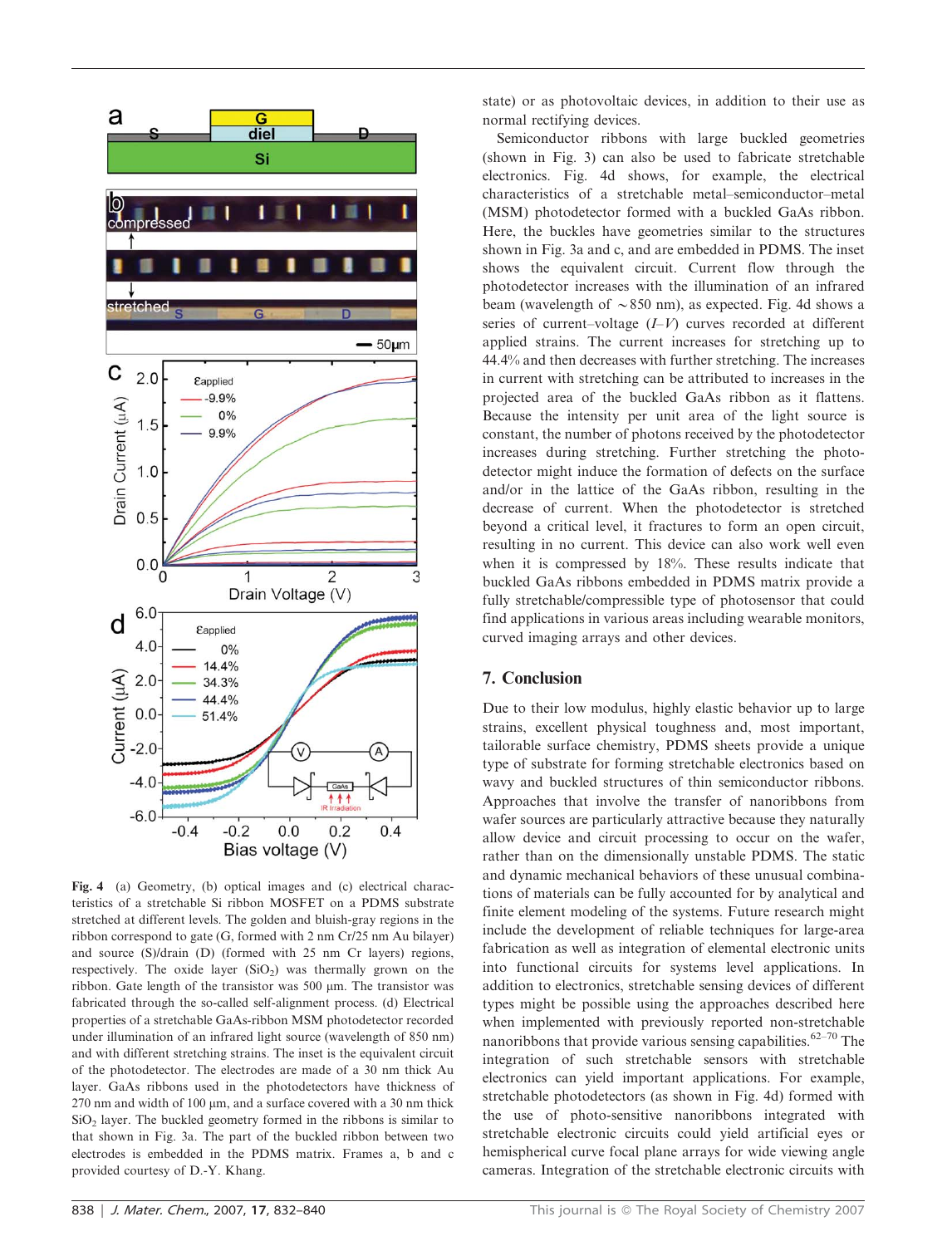sensors for pressure, temperature, various chemical and biological species onto surgical gloves may represent a new and important class of medical device. These and other possibilities suggest that stretchable (compressible) electronics could find immediate applications in many envisioned areas requiring mechanical characteristics that are difficult or impossible to achieve with conventional substrates (e.g. Si, glass, etc.) or even emerging materials such as flexible plastic sheets. Realistic embodiments of such devices will require not only the sensors and electronics but also the packaging materials. We demonstrated that PDMS can be used to encapsulate wavy/buckled semiconductor nanoribbons in a manner that maintains their stretchability/compressibility (Fig. 3c). The chemical instability of PDMS in severe conditions, $^{71}$  however, must be considered for realistic applications. Considerations such as these indicate clearly that materials research will continue to play a central role in this newly emerging field of electronics.

#### Acknowledgements

The work was supported by the U.S. Department of Energy under Grant No. DEFG02-91-ER45439. Argonne National Laboratory's work (for Y. Sun) was supported by the U.S. Department of Energy, Office of Science, Office of Basic Energy Sciences, under contract DE-AC02-06CH11357. The authors thank Dr Dahl-Young Khang for providing images and characterization data for stretchable Si devices.

#### References

- 1 J. A. Rogers, Z. Bao, K. Baldwin, A. Dodabalapur, B. Crone, V. R. Raju, V. Kuck, H. Katz, K. Amundson, J. Ewing and P. Drzaic, Proc. Natl. Acad. Sci. U. S. A., 2001, 98, 4835.
- 2 G. H. Gelinck, H. E. A. Huitema, E. Van Veenendaal, E. Cantatore, L. Schrijnemakers, J. B. P. H. Van Der Putter, T. C. T. Geuns, M. Beenhakkers, J. B. Giesbers, B.-H. Huisman, E. J. Meijer, E. M. Benito, F. J. Touwslager, A. W. Marsman, B. J. E. Van Rens and D. M. De Leeuw, Nat. Mater., 2004, 3, 106.
- 3 T. Someya, Y. Kato, S. Iba, Y. Noguchi, T. Sekitani, H. Kawaguchi and T. Sakurai, IEEE Trans. Electron Devices, 2005, 52, 2502.
- 4 T. Someya, T. Sekitani, S. Iba, Y. Kato, H. Kawaguchi and T. Sakurai, Proc. Natl. Acad. Sci. U. S. A., 2004, 101, 9966.
- 5 T. Someya, Y. Kato, T. Sekitani, S. Iba, Y. Noguchi, Y. Murase, H. Kawaguchi and T. Sakurai, Proc. Natl. Acad. Sci. U. S. A., 2005, 102, 12321.
- 6 A. Nathan, B. Park, A. Sazonov, S. Tao, I. Chan, P. Servati, K. Karim, T. Charania, D. Striakhilev, Q. Ma and R. V. R. Murthy, Microelectron. J., 2000, 31, 883.
- 7 R. H. Reuss, B. R. Chalamala, A. Moussessian, M. G. Kane, A. Kumar, D. C. Zhang, J. A. Rogers, M. Hatalis, D. Temple, G. Moddel, B. J. Eliasson, M. J. Estes, J. Kunze, E. S. Handy, E. S. Harmon, D. B. Salzman, J. M. Woodall, M. A. Alam, J. Y. Murthy, S. C. Jacobsen, M. Olivier, D. Markus, P. M. Campbell and E. Snow, Proc. IEEE, 2005, 93, 1239.
- 8 P. C. van der Wilt, M. G. Kane, A. B. Limanov, A. H. Firester, L. Goodman, J. Lee, J. R. Abelson, A. M. Chitu and J. S. Im, MRS Bull., 2006, 31, 461.
- 9 Q. Cao, S.-H. Hur, Z.-T. Zhu, Y. Sun, C. Wang, M. A. Meitl, M. Shim and J. A. Rogers, Adv. Mater., 2006, 18, 304.
- 10 G. Grüner, J. Mater. Chem., 2006, 16, 3533.
- 11 X. Duan, C. Niu, V. Sahi, J. Chen, J. W. Parce, S. Empedocles and J. Goldman, Science, 2003, 425, 274.
- 12 E. Menard, K. J. Lee, D.-Y. Khang, R. G. Nuzzo and J. A. Rogers, Appl. Phys. Lett., 2004, 84, 5398.
- 13 Z.-T. Zhu, E. Menard, K. Hurley, R. G. Nuzzo and J. A. Rogers, Appl. Phys. Lett., 2005, 86, 133507.
- 14 J.-H. Ahn, H.-S. Kim, K. J. Lee, Z. Zhu, E. Menard, R. G. Nuzzo and J. A. Rogers, IEEE Electron Device Lett., 2006, 27, 460.
- Y. Sun, S. Kim, I. Adesida and J. A. Rogers, Appl. Phys. Lett., 2005, 87, 083501.
- 16 Y. Sun, E. Menard, J. A. Rogers, H.-S. Kim, S. Kim, G. Chen, I. Adesida, R. Dettmer, R. Cortez and A. Tewksbury, Appl. Phys. Lett., 2006, 88, 183509.
- 17 R. A. Street, W. S. Wong, S. E. Ready, M. L. Chabinyc, A. C. Arias, S. Limb, A. Salleo and R. Lujan, Mater. Today, 2006, 9(4), 32.
- 18 J. Jang, Mater. Today, 2006, 9(4), 46.
- 19 J. Jones, S. P. Lacour, S. Wagner and Z. Suo, J. Vac. Sci. Technol., A, 2004, 22, 1723.
- 20 T. Li, Z. Huang, Z. Suo, S. P. Lacour and S. Wagner, Appl. Phys. Lett., 2004, 85, 3435.
- 21 S. P. Lacour, J. Jones, S. Wagner, T. Li and Z. Suo, Proc. IEEE, 2005, 93, 1459.
- 22 S. P. Lacour, D. Chan, S. Wagner, T. Li and Z. Suo, Appl. Phys. Lett., 2006, 88, 204103.
- 23 Z. Y. Huang, W. Hong and Z. Suo, J. Mech. Phys. Solids, 2005, 53, 2101.
- 24 S. P. Lacour, C. Tsay and S. Wagner, IEEE Electron Device Lett., 2004, 25, 792.
- 25 T. Li and Z. Suo, Int. J. Solids Struct., 2006, 43, 2351.
- 26 D. S. Gray, J. Tien and C. S. Chen, Adv. Mater., 2004, 16, 393.
- 27 E. Bonderover and S. Wagner, IEEE Electron Device Lett., 2004, 25, 295.
- 28 T. Li, Z. Y. Huang, Z. C. Xi, S. P. Lacour, S. Wagner and Z. Suo, Mech. Mater., 2005, 37, 261.
- 29 L. Zhang, E. Ruh, D. Grützmacher, L. Dong, D. J. Bell, B. J. Nelson and C. Schönenberger, Nano Lett., 2006, 6, 1311.
- 30 L. Zhang, E. Deckhardt, A. Weber, C. Schönenberger and D. Grützmacher, Nanotechnology, 2005, 16, 655.
- 31 V. Ya. Prinz, V. A. Seleznev, A. K. Gutakovsky, A. V. Chehovskiy, V. V. Preobrazhenskii, M. A. Putyato and T. A. Gavrilova, Physica E, 2000, 6, 828.
- 32 O. G. Schmidt and K. Eberl, Nature, 2001, 410, 168.
- 33 Ch. Deneke and O. G. Schmidt, Appl. Phys. Lett., 2004, 85, 2914. 34 R. Songmuang, N. Y. Jin-Phillipp, S. Mendach and O. G. Schmidt,
- Appl. Phys. Lett., 2006, 88, 021913. 35 S. V. Golod, V. Ya. Prinz, P. Wägli, L. Zhang, O. Kirfel,
- E. Deckhardt, F. Glaus, C. David and D. Grützmacher, Appl. Phys. Lett., 2004, 84, 3391.
- 36 V. Seleznev, H. Yamaguchi, Y. Hirayama and V. Prinz, Jpn. J. Appl. Phys., Part 2, 2003, 42(7A), L791.
- 37 V. Ya. Prinz, V. A. Seleznev, V. A. Samoylov and A. K. Gutakovsky, Microelectron. Eng., 1996, 30, 439.
- 38 H.-F. Zhang, C.-M. Wang and L.-S. Wang, Nano Lett., 2002, 2, 941.
- 39 X. Y. Kong, Y. Ding, R. Yang and Z. L. Wang, Science, 2004, 303, 1348.
- 40 P. X. Gao, W. Mai and Z. L. Wang, Nano Lett., 2006, 6, 2536.
- 41 N. Bowden, S. Brittain, A. G. Evans, J. W. Hutchinson and G. M. Whitesides, Nature, 1998, 393, 146.
- 42 Y. Y. Huang, W. Zhou, K. J. Hsia, E. Menard, J.-U. Park, J. A. Rogers and A. G. Alleyne, Langmuir, 2005, 21, 8058.
- 43 K. J. Hsia, Y. Huang, E. Menard, J.-U. Park, W. Zhou, J. Rogers and J. M. Fulton, Appl. Phys. Lett., 2005, 86, 154106.
- 44 W. Zhou, Y. Huang, E. Menard, N. R. Aluru, J. A. Rogers and A. G. Alleyne, Appl. Phys. Lett., 2005, 87, 251925.
- 45 W. R. Childs, M. J. Motala, K. J. Lee and R. G. Nuzzo, Langmuir, 2005, 21, 10096.
- 46 D. C. Duffy, J. C. McDonald, O. J. A. Schueller and G. M. Whitesides, Anal. Chem., 1998, 70, 4974.
- 47 P. F. Kurunczi, J. Guha and V. M. Donnelly, Phys. Rev. Lett., 2006, 96, 018306.
- 48 W. R. Childs and R. G. Nuzzo, J. Am. Chem. Soc., 2002, 124, 13583.
- 49 T. Bakos, S. N. Rashkeev and S. T. Pantelides, Phys. Rev. Lett., 2002, 88, 055508.
- 50 R. H. Doremus, J. Mater. Res., 1995, 10, 2379.
- 51 Y. Sun and J. A. Rogers, Nano Lett., 2004, 4, 1953.